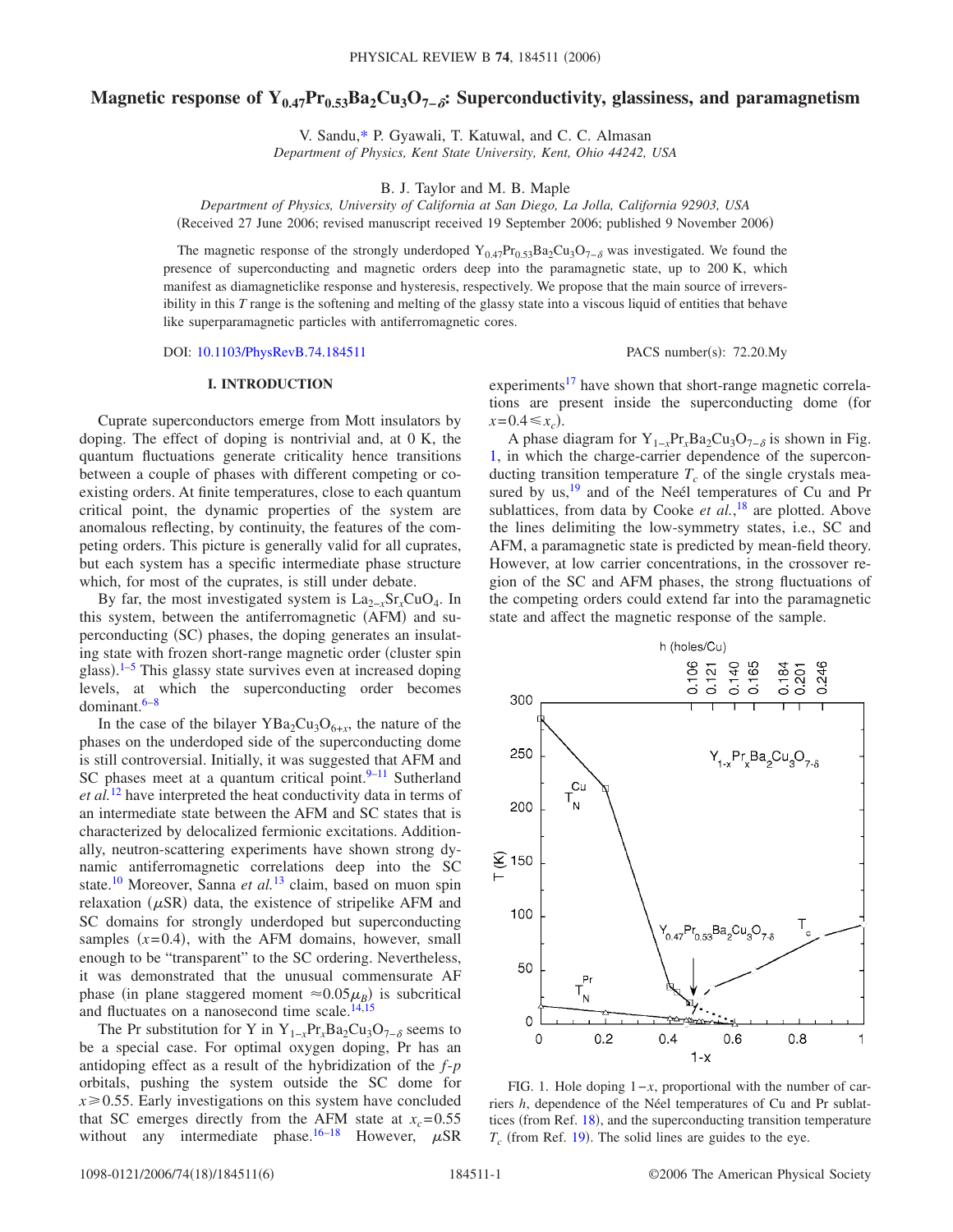In this paper we investigate the magnetic response of Y<sub>0.47</sub>Pr<sub>0.53</sub>Ba<sub>2</sub>Cu<sub>3</sub>O<sub>7−</sub><sup>8</sup> using long-time  $t_m$  experimental techniques such as dc magnetization  $(t_m \approx 1-10 \text{ sec})$  and acsusceptibility ( $t_m \approx 10^{-3}$  sec) measurements. We have chosen this sample because the single crystals with this Pr concentration are at the crossover region of the phase diagram discussed above, as marked with an arrow in Fig. [1.](#page-0-0) Therefore they could display different competing orders. Specifically, in this region SC could coexist with the AFM glassy state of both Cu and Pr sublattices. Indeed, we have found that the paramagnetic state is not a trivial one, but displays a rich behavior including irreversibility and strong superconducting fluctuations in a certain domain of the *H*-*T* space.

# **II. EXPERIMENTAL DETAILS**

The Y<sub>0.47</sub>Pr<sub>0.53</sub>Ba<sub>2</sub>Cu<sub>3</sub>O<sub>7− $\delta$ </sub> single crystal, which data are presented here, of size  $0.77 \times 0.57 \times 0.067$  mm<sup>3</sup>, was grown using a standard procedure described elsewhere<sup>20</sup> and was submitted to a complex magnetic investigation: magnetization *M* vs magnetic field *H*, and dc- and ac-magnetization vs temperature measurements. These measurements were performed with a superconducting quantum interference device (SQUID) magnetometer. The single crystal was mounted on a Teflon support, which was submitted to the same investigations as the sample in order to subtract the background contribution of the Teflon from the measured signal. Each run was performed after the single crystal was warmed up to temperatures higher than 200 K and cooled in zero-magnetic field down to the temperature of investigation. In some cases, different protocols were applied for field sweep as described below. In all cases, the field was applied perpendicular to the *ab* plane of the single crystal. The sample has a critical temperature  $T_c$ =13 K as obtained from ac-susceptibility measurements.

For comparison, we also measured the temperature dependence of the resistivity. We attached four gold wires (0.025 mm in diameter) with silver epoxy onto each of the two large faces of the single crystal. A constant current  $I \leq 1$  mA was fed alternately on both faces, and the voltage on each face of the single crystal was measured at set temperatures between 1.9 and 300 K. The out-of-plane  $\rho_c$  and in-plane  $\rho_{ab}$  resistivities were calculated using an algorithm described elsewhere.<sup>21</sup> The critical temperature, taken at the midpoint of the normal-superconductor transition, was also found to be 13 K.

#### **III. RESULTS AND DISCUSSION**

Figure [2](#page-1-0) shows the magnetization *M* vs applied magnetic field *H* measured at 2 K. The hysteresis loop is typical for superconducting systems coexisting with local paramagnetic moments. Therefore we assume that the magnetization loop is the superposition of a typical superconducting magnetization and a Brillouin function describing the paramagnetic moments. In order to check the correctness of this assumption, we investigated the low field dependence of the magnetization,  $-900 \leq H \leq 900$  Oe, at temperatures high above the critical temperature where a paramagnetic behavior due

<span id="page-1-0"></span>

FIG. 2. Magnetization *M* vs applied magnetic field *H* measured at 2 K in increasing and decreasing magnetic field up to 1 kOe. Inset: Temperature *T* dependence of the remanent magnetization *Mrem*.

to Pr and Cu ions is expected. Surprisingly, the hysteresis loops survive up to temperatures as high as 200 K.

Figures  $3(a) - 3(d)$  $3(a) - 3(d)$  show the evolution of the magnetization from temperatures below  $T_c$  [Fig. [3](#page-2-0)(a)] up to 200 K [Fig.  $3(d)$  $3(d)$ . The remanent magnetization, defined as the width of the hysteresis curve at *H*=0, decreases fast with increasing *T* (see inset of Fig. [2](#page-1-0)). At high temperatures or magnetic fields, the magnetization loops show a small tendency to saturation, like in the case of ferrimagnetic materials. At even higher applied magnetic fields, the magnetization becomes reversible but it starts to deviate from linearity in a sublinear way (see Fig. [4](#page-2-1)), which is more conspicuous at low temperatures.

There could be several reasons responsible for the above discussed irreversibility for  $T_c < T \le 200$  K. For example, one could associate this irreversibility with a history dependent antiferromagnetic domain structure, like in the case of site-diluted antiferromagnets.<sup>22</sup> However, 200 K is close to the Néel temperature  $T_N^{\overline{C}u}$  for the pure PrBa<sub>2</sub>Cu<sub>3</sub>O<sub>7– $\delta$ </sub>, which makes this assumption less plausible. Additionally, the fact that the deviation of  $M(H)$  from linearity is small indicates that the paramagnetic state is dominant in this temperature range. The sublinearity noticed at high fields suggests that the reason for the hysteretic behavior of  $M(H)$  could be the existence of some magnetically ordered "objects" with an internal magnetic structure, embedded in a paramagnetic "sea." Hence with increasing magnetic field, these objects orient along the magnetic field and their total magnetic moment evolves toward saturation. One would expect that the number of these magnetic entities decreases with increasing temperature and, finally, they disintegrate as free moments. This evolution would explain the fast decrease of the remanent magnetization with increasing  $T$  (see inset of Fig. [2](#page-1-0)).

For a further insight into the magnetic response, we investigated the temperature dependence of the dc susceptibil-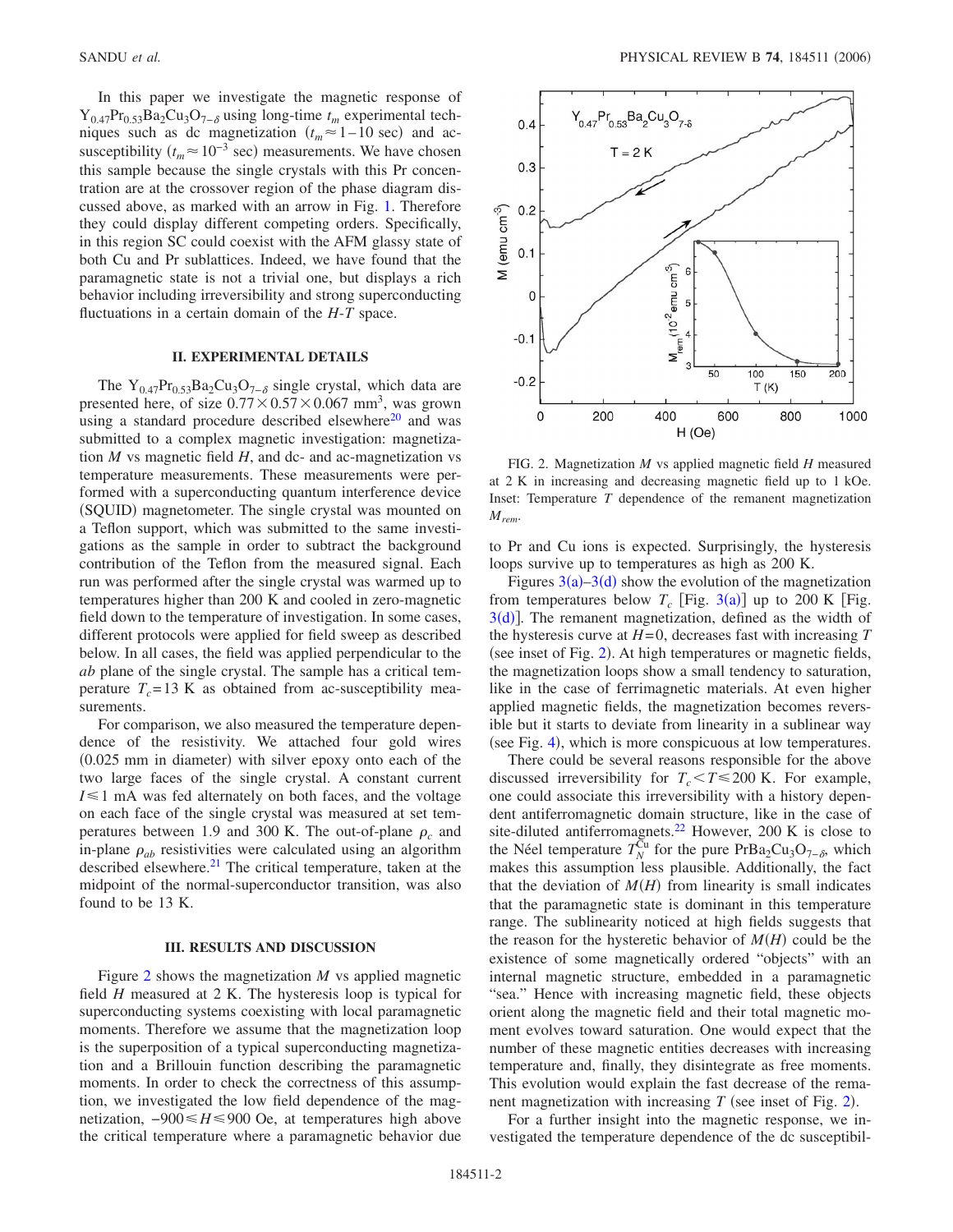<span id="page-2-0"></span>

FIG. 3. Magnetization *M* vs applied magnetic field *H* measured at four different temperatures in increasing and decreasing magnetic field.

ity  $\chi$  for several applied magnetic fields. As shown by Fig. [5](#page-2-2) a general feature is the strong field dependence of the susceptibility. This effect is not present in Y<sub>1−*x*</sub>Pr<sub>*x*</sub>Ba<sub>2</sub>Cu<sub>3</sub>O<sub>7− $\delta$ </sub> with low *x* values, i.e., close to the optimal doping, and is

<span id="page-2-1"></span>

FIG. 4. Magnetization *M* vs applied magnetic field *H* measured at several temperatures.

contrary to the standard paramagnetic behavior. For  $H \leq 400$  Oe, all the curves display irreversibility, i.e., a difference between zero-field-cooled  $\chi_{ZFC}$  and field-cooled  $\chi_{FC}$ susceptibilities, which, at low applied magnetic fields, extends far above 100 K.

<span id="page-2-2"></span>

FIG. 5. Temperature *T* dependence of the dc susceptibility  $\chi$ shown for three different applied magnetic fields. Inset: (1) Temperature *T* dependence of irreversible susceptibility  $\chi_{irr}$  $\equiv$ ( $\chi$ <sub>FC</sub>− $\chi$ <sub>ZFC</sub>)/2. The solid lines are guides to the eye. (2) Linear magnetic field *H* dependence of the temperature  $T_b$  at which the zero-field-cooled magnetization displays a maximum. The solid line is a linear fit of the data.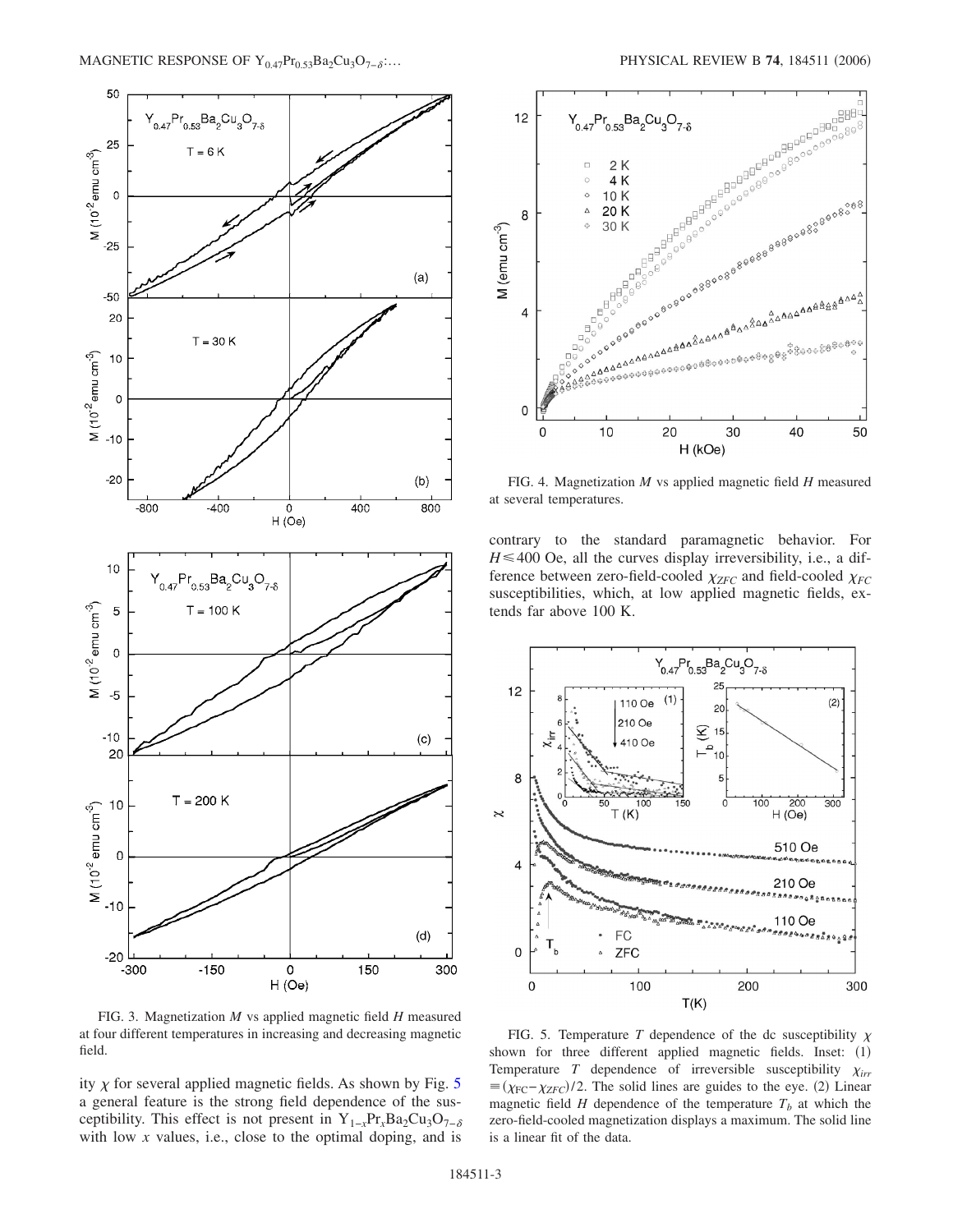The zero-field-cooled susceptibility  $\chi_{ZFC}$  is negative at low temperatures and low fields, in agreement with the expected diamagnetic screening in the superconducting state. At higher temperatures,  $\chi_{ZFC}$  becomes positive, exhibits a wide maximum, and then decreases with further increasing T, following a Curie-Weiss (CW) law. The field-cooled susceptibility  $\chi_{FC}$  is monotonic with *T* and displays two temperature dependences. At high temperatures, it follows a CW temperature dependence for any value of the magnetic field, with parameters slightly different than the ones obtained from the  $\chi_{ZFC}(T)$  dependence. Below the temperature corresponding approximately to the peak in the zero-field-cooled susceptibility,  $\chi_{FC}(T)$  changes its behavior, roughly following a  $T^{-\alpha}$  dependence with  $\alpha$  increasing with increasing field up to  $\alpha \approx 0.5$ . Above 300 Oe, the transition between this *T* dependence at low *T* and the CW dependence at high *T* is smeared out and becomes visible only in the derivative of  $\chi_{FC}(T)$ .

As a general feature, the hysteretic behavior can be divided into two regimes (inset 1 to Fig.  $5$ ): At low temperatures, there is a large irreversibility  $\chi_{irr} = (\chi_{FC} - \chi_{ZFC})/2$ , which also shows a strong *T* dependence, i.e.,  $\chi_{ZFC}$  and  $\chi_{FC}$ display completely different *T* dependences; at higher temperatures the irreversibility is small with a weak *T* dependence, with both  $\chi_{ZFC}(T)$  and  $\chi_{FC}(T)$  displaying a CW *T* dependence, i.e.,

$$
\chi = \chi_0 + \frac{C}{T - \theta},\tag{1}
$$

with slightly different parameters. Here,  $\chi_0$  includes the Pauli and Van Vleck paramagnetism, as well as the core diamagnetism,<sup>23</sup>  $C = p_{eff}^2 \mu_B^2$  is the Curie-Weiss constant, related to the effective Bohr magneton number, and  $\theta$  is the Curie temperature.

On one hand, such a CW temperature dependence implies the existence of free moments in the irreversible regime. On the other hand, a history dependent paramagnetism is not consistent with one arising from ionic magnetic moments, but from magnetic moments having an internal structure, which depends on field and the measuring protocol. A fit of both  $\chi_{ZFC}(T)$  and  $\chi_{FC}(T)$  with a CW law provides fielddependent  $\chi_0$ , *C*, and  $\theta$ . All these parameters decrease with increasing *H*, another behavior which rules out the ordinary paramagnetism.

Since the CW parameters obtained from  $\chi_{ZFC}(T)$  and  $\chi_{FC}(T)$  are slightly different, as discussed above, with the ZFC parameters almost always larger than the FC parameters, we chose to obtain the CW parameters in this *T* range using the reversible susceptibility defined as  $\chi_{rev}$  $\frac{Z}{ZF} = \frac{\gamma_{ZFC} + \gamma_{FC}}{2}$ . The validity of the CW dependence of  $\chi(T)$ is shown by the linearity of the  $\chi_{rev}$  vs  $(T+\theta)^{-1}$  plot (inset 1) of Fig. [6](#page-3-0)). The CW parameters  $\theta_{rev}$  and  $C_{rev}$  follow a powerlaw field dependence, i.e.,  $C \propto H^{-\gamma}$  and  $\theta \propto H^{-\beta}$ , at low fields  $(H \le 500 \text{ Oe})$  with  $\gamma \approx 0.58$  and  $\beta \approx 2/3$  (Fig. [6](#page-3-0)), whereas  $\chi_{0rev}$  decreases linearly with increasing field (inset 2 to Fig.  $6$ ).

The ac-susceptibility measurements show a clear diamag-netic signal (Fig. [7](#page-3-1)), which is almost linear in *T* for  $T_c < T$ 

<span id="page-3-0"></span>

FIG. 6. Magnetic field *H* dependence of the Curie-Weiss parameters *C* and  $\theta$  (main panel), and  $\chi_0$  [inset (2)]. Inset (1): Reversible susceptibility  $\chi_{rev}$  vs  $(T + \theta_{rev})^{-1}$ . The solid lines are linear fits of the data.

 $\leq$  200 K. We attribute this diamagnetic signal above  $T_c$  to strong superconducting fluctuations, most likely phase fluctuations. The contribution of the glassy state is not visible in these measurements because, usually, it displays a flat response if the frequency of the ac field is far from the characteristic frequency.

Diamagnetic regions at much higher temperatures than the critical temperature were first reported in SQUID microscopy measurements on underdoped La2−*x*Sr*x*CuO4 single crystals.<sup>24</sup> Diamagnetism above  $T_c$  in ac susceptibility has already been reported in almost optimally doped

<span id="page-3-1"></span>

FIG. 7. Temperature *T* dependence of the ac susceptibility  $\chi'$ measured in an ac magnetic field  $H_{ac}$ =3.8 Oe and a frequency  $f = 1000$  Hz.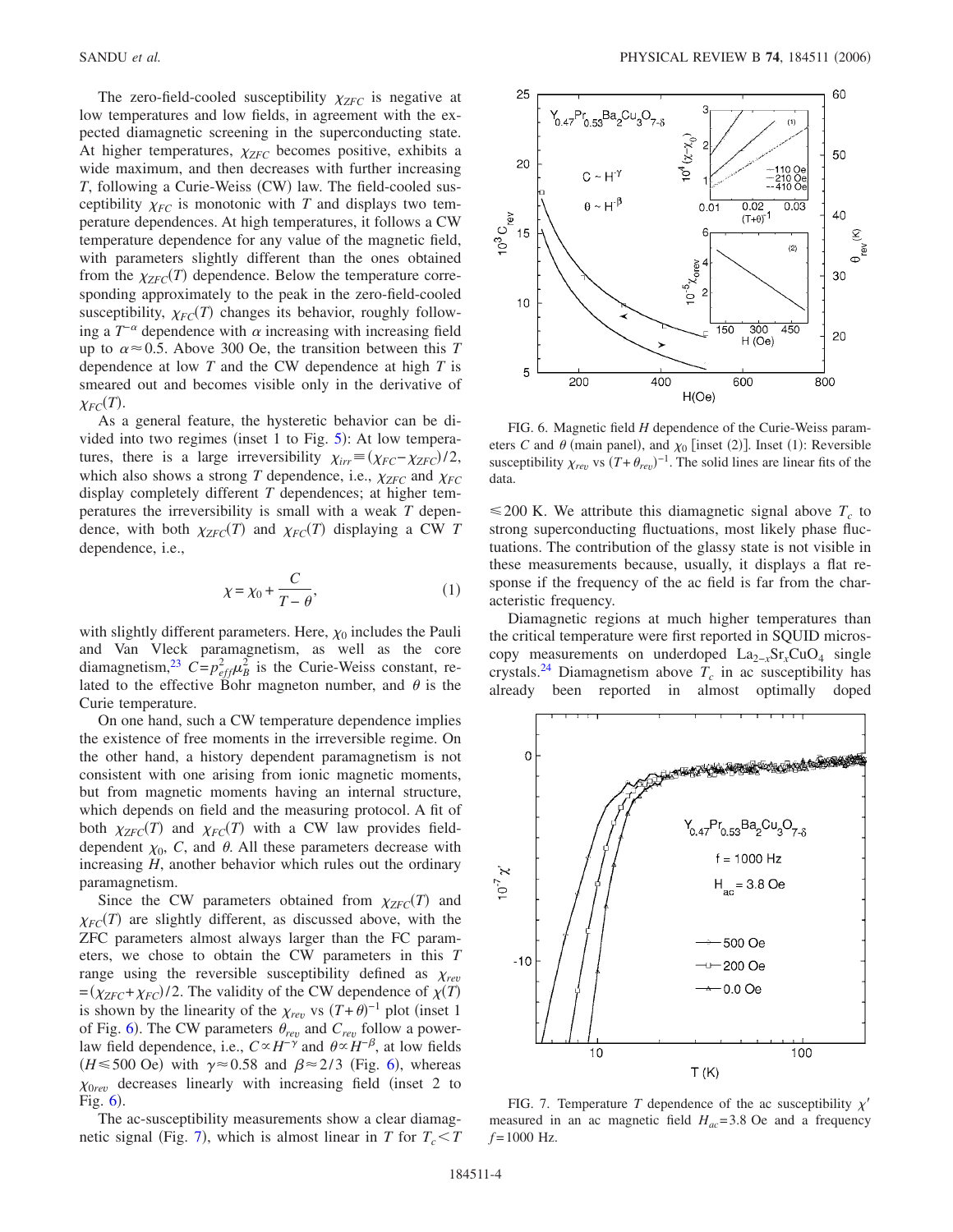$La_{2-x}Sr_xCuO_4$  in the same geometry as the one in the present investigation. $25$  Their thermal investigations have confirmed that the source of the signal is the transverse fluctuations of the phase of the order parameter, as has been predicted by Emery and Kivelson. $26$ ,

An attempt to understand the above experimental data has to be based on the changes induced by Pr into the  $YBa_2Cu_3O_{7-\delta}$  cuprate, as well as the NMR,  $\mu SR$ , and neutron-scattering data available for other superconducting cuprates at the edge of the superconducting to Mott insulator transition. The role played by Pr doping on YBa<sub>2</sub>Cu<sub>3</sub>O<sub>7−8</sub> is depicted by the phase diagram of Fig. [1.](#page-0-0) The dilution of Pr ions with decreasing x from 1 toward the critical value  $x_c$  $\approx 0.55$  reduces both the Pr-Pr AFM exchange energy and the degree of *f*-*p* hybridization, which in turn decreases the Néel temperature of both Cu and Pr subsystems. The holes become itinerant and enhance the competition between longrange and short-range interactions. As a result, the AFM long-range order breaks down,<sup>27,[28](#page-5-24)</sup> spin randomness becomes favorable[,29](#page-5-25) and superconducting *puddles*, i.e., microscopic regions with a finite superconducting order parameter but which are not phase correlated, appear.<sup>30</sup>

Since the present magnetic investigations cannot provide information on the type of spin randomness, we assume, based on  $\mu$ SR, neutron-scattering, and NMR data obtained on strongly underdoped but superconducting La<sub>1−*x*</sub>Sr<sub>*x*</sub>CuO<sub>4</sub> and  $YBa<sub>2</sub>Cu<sub>3</sub>O<sub>6+x</sub>$ , that there is charge and spin separation in the present underdoped cuprate. When the spin randomness is a result of phase separation, it is associated with border domains, i.e., antidomain walls (ADWs), over which a change in the orientation of the staggered magnetization occurs[.31](#page-5-27) These ADW's accumulate the frustration induced by charge doping hence carry a finite magnetic moment and provide favorable channels for hole motion $32$  and pairing. Therefore within this model, for Pr concentrations below  $x_c$ , the superconducting *puddles* correlate their phase either through percolation or through Josephson coupling, giving rise to bulk superconductivity.

With increasing *T*, this glassy system changes into a viscous "liquid," i.e., droplets with antiferromagnetically ordered cores "floating" in a paramagnetic *sea*. Even though the density of the magnetic droplets decreases with further increasing *T*, they most likely survive beyond the bulk Néel temperature, as evidenced by the irreversibility present in the  $M(T)$  data. As shown below, these long lasting droplets behave like superparamagnetic particles with an antiferromagnetic core and a magnetic shell corresponding to the frustrated spin region. In fact, Cho *et al.*[33](#page-5-29) reported fluctuations of the staggered magnetization in the high-temperature  $La<sup>139</sup>$ NQR spin-lattice relaxation rate of La1−*x*Sr*x*CuO4 that is reminiscent of the superparamagnetic relaxation.

The above proposed model is consistent with the field and temperature dependence of the measured dc magnetization which, presumably, consists of superconducting, glassy, and paramagnetic contributions. Indeed, the low-temperature data (Fig. [2](#page-1-0)) show that in the ZFC  $M(H)$  protocol, the diamagnetic screening is effective at low fields. With increasing magnetic field, the field penetrates in the form of vortices, which are extended because of the large penetration depth. In the framework on the proposed model, the magnetic droplets start to feel the presence of the magnetic field, thus contributing to the total magnetization. The stronger the magnetic field the stronger their contribution becomes, which would explain the increase of the total magnetization with increasing *H*. However, the increase is sublinear, with a salient tendency to saturation at high fields, most likely due to the alignment of the magnetic moments of the ADW's (shells) with the magnetic field (Fig.  $4$ ).

The  $M(T)$  data are also consistent with the proposed coreshell model. In the superconducting state, starting from low temperatures and at fields up to 400 Oe, the response is diamagnetic, i.e.,  $\chi$ <0 (Fig. [5](#page-2-2)). Also, the trapped field in the mixed state as well as the nonergodicity due to the large number of metastable states, typical for any kind of glassy state, give rise to a difference between the FC and ZFC magnetizations. At temperatures above  $T_c$ , the superconducting contribution is reduced to an only negligible fluctuating diamagnetism (nevertheless visible in ac susceptibility), the droplet contribution is also weakened, hence the pure paramagnetic contribution becomes dominant. The extra paramagnetism due to the moments of the surviving droplets gives rise to a weak irreversibility, i.e., a small difference between FC and ZFC of both  $M(T)$  (Fig. [5](#page-2-2)) and  $M(H)$  [Figs.  $3(b) - 3(d)$  $3(b) - 3(d)$ ].

The magnetic moment of the shells, as in the case of superparamagnetic particles, shows a maximum in the ZFC  $M(T)$  at a certain field-dependent temperature  $T_b$  (Fig. [5](#page-2-2)), which is the equivalent of the blocking temperature in superparamagnetic systems. In the latter systems, the blocking temperature is proportional to the energy barrier between degenerate states. The maximum in  $M(T)$  is the result of the competition between the Zeeman energy (which lifts this degeneracy by adding a  $\pm \mu$ **H** term) of the unfrozen droplets, which align along the applied magnetic field, and the thermal energy, which tends to randomize the moments hence to decrease  $M(T)$  in a Curie-Weiss way. The peak in  $M(T)$  is rather broad probably because of a distribution of the blocking temperatures in this system. At low fields,  $T<sub>b</sub>$  decreases linearly with  $H$  (inset 2 of Fig. [5](#page-2-2)); i.e.,

$$
T_b(H) = T_b(0) \left( 1 - \frac{H}{H_0} \right),
$$
 (2)

with  $T_b(0) = 22.8$  K and  $H_0 = 445$  Oe.

The power-law *T* dependence of the field-cooled susceptibility for  $T < T_b$ , i.e.,  $\chi_{FC} \propto T^{-\alpha}$ , could also be attributed to the frustration, which generates magnetic moment. At these temperatures, the flipped spin passes into the wall increasing the wall size. Therefore the exponent  $\alpha$  increases with increasing field. A similar effect was reported in superparamagnetic systems with antiferromagnetic cores.<sup>31</sup> An alternative explanation for the increase of the spin susceptibility below  $T_c$  has been given by Ohashi who has proposed an increase in the density of electronic states due to the generation of low-energy states around impurities. $34$  This increase in turn enhances the AFM spin fluctuations, which produce an increase in the susceptibility as the temperature decreases.

The negative Curie-Weiss temperature  $\theta$  indicates that, on average, the dominant spin-spin interaction is of AFM type.